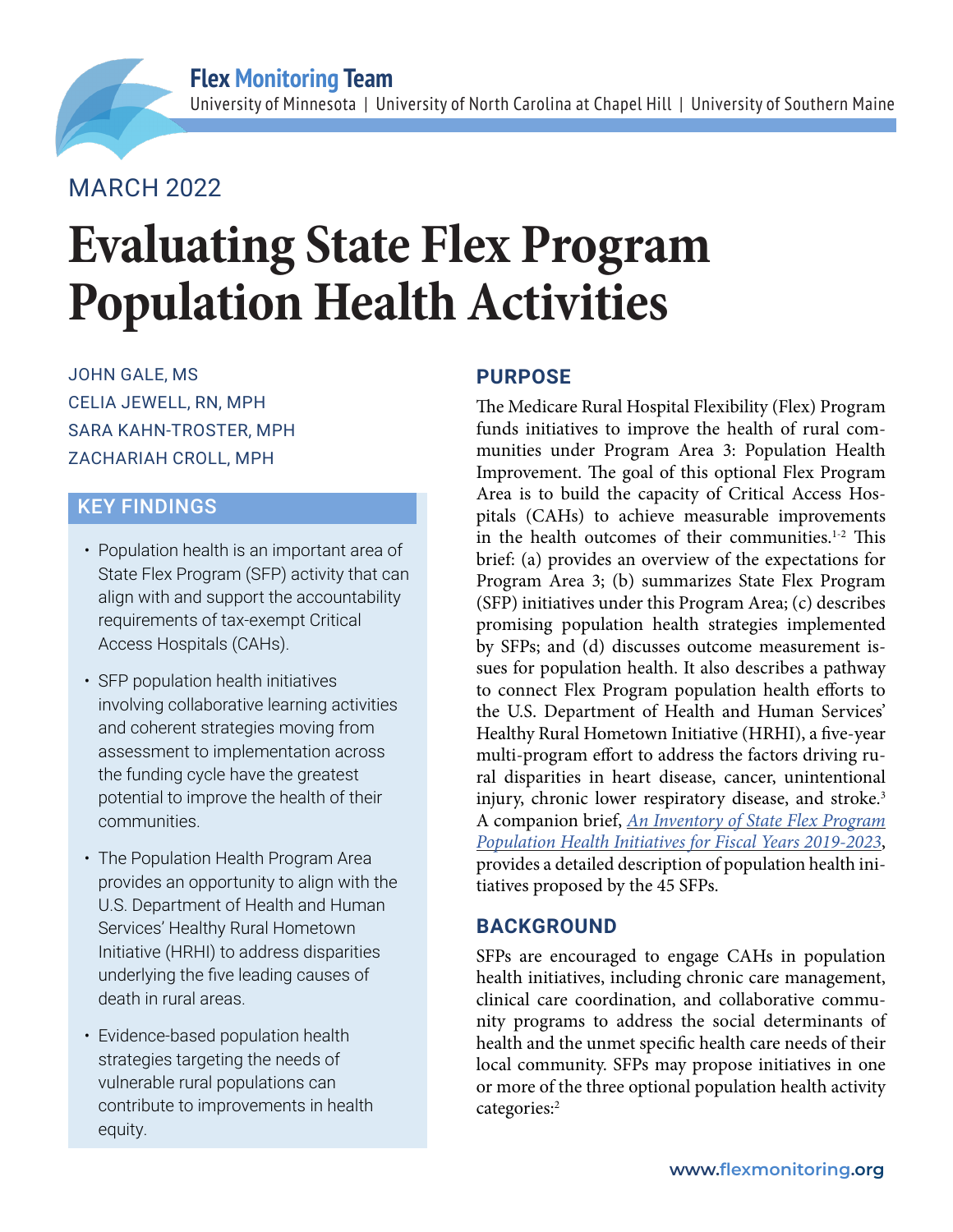**3.1 Support to assist CAHs in identifying community and resource needs** includes assessment and planning resources to support CAH population health interventions under Activity Categories 3.2 and 3.3. Suggested activities include encouraging CAHs to complete a Population Health Readiness Assessment (PHRA),<sup>4</sup> using the assessment results to assist them in building capacity, offering community health needs assessment (CHNA) trainings, and evaluating CAH CHNAs and implementation plans prepared to inform planning for population health cohorts.

**3.2 Assist CAHs with building strategies to prioritize and address unmet community needs** utilizes the results of PHRAs and CHNAs to help CAHs design action plans to address the needs of their communities. Tax-exempt  $(501(c)(3))$  CAHs are required to conduct triennial CHNAs and use the results to implement strategy plans to address priority needs. While publicly owned CAHs are not subject to these requirements, SFPs can encourage them to engage in population health planning and participate in CAH population health cohorts. Suggested activities include sharing resources to inform population health action planning; offering population health education workshops or webinars; facilitating collaboration between CAHs and community stakeholders; and evaluating the progress of action plans.

**3.3 Assist CAHs with engaging community and public health stakeholders** to respond to the population health needs of their communities. This activity category seeks to build on information collected through CHNAs, implementation plans, and engagement between CAHs, public health leaders, and community stakeholders to address local concerns. Suggested activities include implementing chronic care management programs; substance use prevention, treatment, and recovery strategies; mental health services; and programs to address public health, wellness, and the social determinants of health.

These three activity categories suggest a stepwise process that can be implemented across the five-year funding cycle. Activity Category 3.1 includes planning and assessment activities to support development of CAH population health initiatives (Activity Category 3.2) and implementation of targeted interventions (Activity Category 3.3). Assessment and planning work is best accomplished early in the funding cycle to identify and build on CAH strengths, address CAH weaknesses, and quantify community needs that can be addressed throughout the funding cycle. Although SFPs are not required to implement such an approach, a comprehensive multi-year population health strategy is more likely to improve population health than unconnected initiatives under any one or more activity categories. This brief will highlight examples of SFPs that have adopted this multi-year approach to population health.

# **APPROACH**

We reviewed the FY2019 State Flex Program competitive grant applications to inventory and categorize projects proposed under each activity category under Program Area 3. We also reviewed other Program Areas to identify population health-related initiatives. We further reviewed the FY2020 Non-Competitive Continuing applications and FY2019 End of Year reports to assess the continuation of these activities in 2020, as well as identify any new or revised activities. We summarized the initiatives for each SFP and coded them thematically to identify common activities.

In conducting our initial inventory of SFP population health activities, we originally grouped each activity using the activity category under which it was proposed. As we observed that not all SFPs reported similar activities in the same activity categories, we recategorized activities to group similar activities consistently across the states.

In addition to describing the specific activities proposed by each SFP, we identified the process/output and outcome measures identified by SFPs for their population health activities. Finally, we examined the Notice of Funding Opportunity for the HRHI track of the Rural Health Care Services Outreach Grant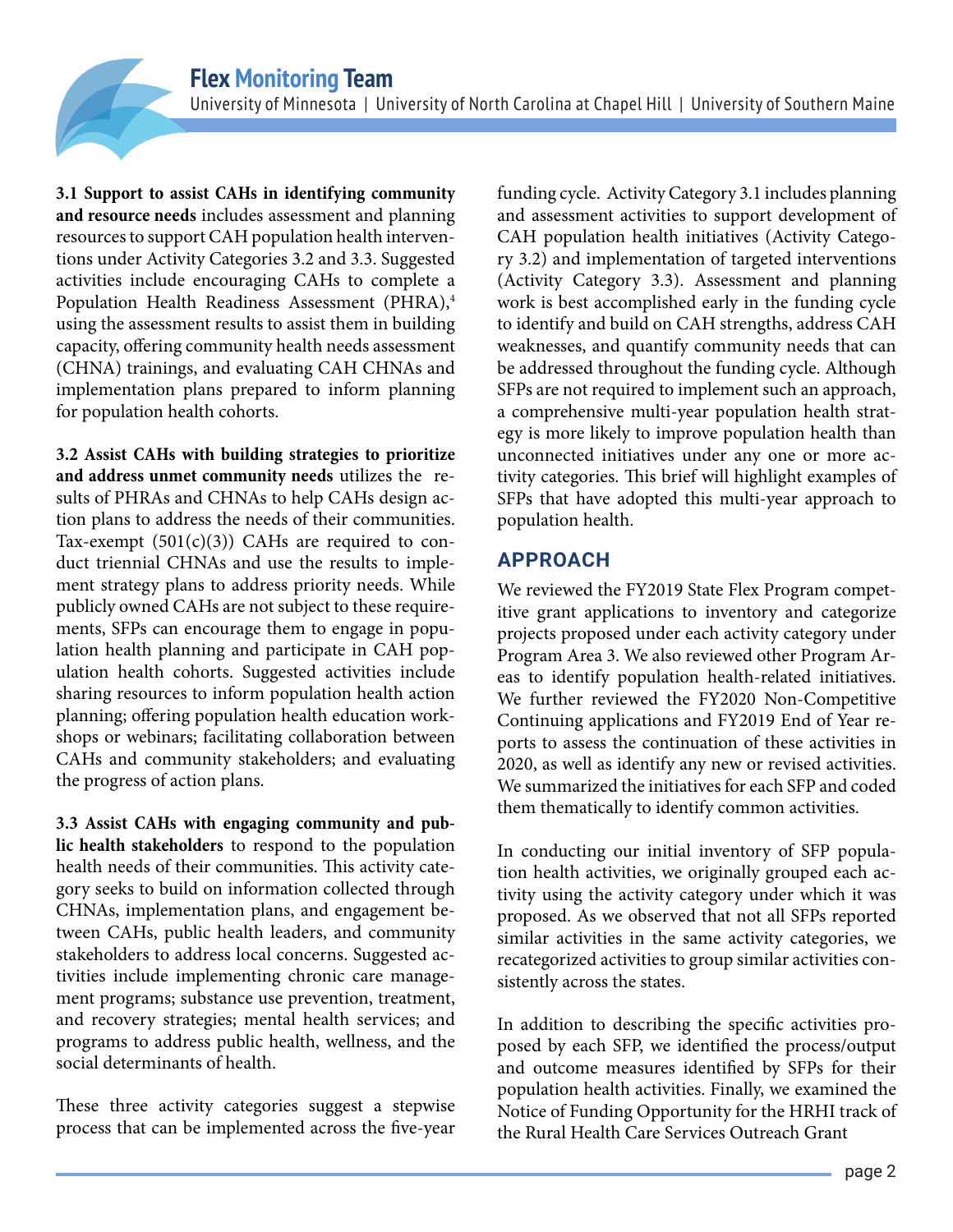

Program to identify opportunities to align Flex Program activities conducted under Program Area 3 with the multi-year HRHI initiative.

## **RESULTS**

#### *Summary of State Health Flex Program Population Health Initiatives*

Detailed information on SFP population health activities is available in the supplemental brief for this project, *An [Inventory of State Flex Program Population](https://www.flexmonitoring.org/publication/inventory-state-flex-program-population-health-initiatives-fiscal-years-2019-2023) [Health Initiatives for Fiscal Years 2019 – 2023](https://www.flexmonitoring.org/publication/inventory-state-flex-program-population-health-initiatives-fiscal-years-2019-2023)*. This section provides a high-level summary of SFP population health activities as described in that brief.

Thirty-one SFPs implemented one or more initiatives under Activity Category 3.1 (Figure 1) with the most common focusing on supporting CAHs in completing CHNAs through trainings, technical assistance (TA), and distribution of community health data; analyzing the CHNAs or other assessments to identify shared issues in the CAH communities and to inform initiatives for Activity Categories 3.2 and 3.3; and encouraging CAHs to take a population health readiness assessment to gauge leadership's understanding of and the hospital's capacity to address population health.

Twenty-four SFPs offered programming to assist CAHs with strategies to prioritize and address unmet needs under Activity Category 3.2. When we included population health-related activities from other program areas and recategorized activities to group similar activities consistently across the states, we found that 34 SFPs implemented this type of initiative (Figure 2). The most common interventions involved training or TA to develop strategies to prioritize and address unmet needs, followed by assistance to CAHs to formalize their strategies into action plans.

Twenty-seven SFPs offered programming to assist CAHs to address specific health needs under Activity Category 3.3. When we included population health-related activities from other program areas and recategorized activities to group similar activities consistently across the states, we found that 34 SFPs implemented this type of initiative (Figure 3). SFPs facilitated collaboration between CAHs and community and population health stakeholders using data summaries and tools, educational opportunities, and engagements with local health authorities, state public health officers, payers, and other stakeholders. They addressed a range of health needs with the most common interventions focused on health and wellness,

FIGURE 1: Assisting CAHs to Identify Community Resources and Needs (n=31 SFPs)



*States may use more than one approach to assist CAHs with identifying community resources and needs.*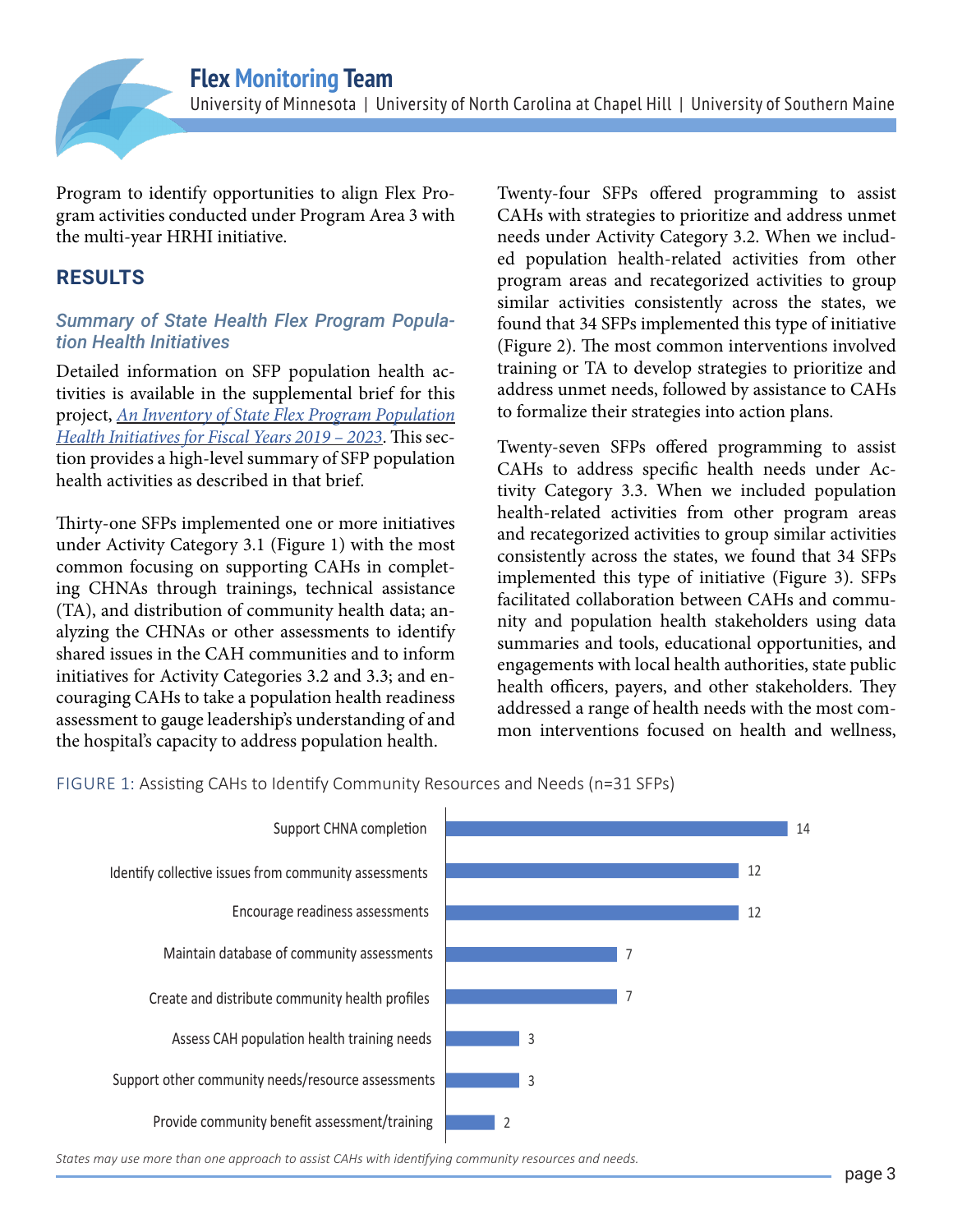behavioral health, chronic disease management, and the social determinants of health (Figure 3). Nine of the 34 SFPs waited to determine what specific health needs to focus on until after they had worked with their CAHs to assess need and determine priorities.

#### *Promising SFP Population Health Strategies*

In reviewing the inventory of SFP population health activities, we observed that SFPs proposed a wide variety of population health activities across the three activity categories. Many focused on providing basic education, technical assistance, and support related to the CHNA process and/or population health readiness assessments. While these activities may be useful to some CAHs, they do not necessarily represent a comprehensive strategy to assist CAHs in implementing evidence-based population health initiatives. It is also difficult to link these activities to demonstrable improvements in population health.

Based on our inventory review, we identified two promising approaches to supporting population health. The first involves engaging CAHs in collaborative learning cohorts focused on addressing commonly identified population health issues. The second involves implementing coordinated strategies across the funding cycle to improve population health.

Minnesota and Colorado provide examples of cohort-based collaborative learning initiatives. Although Arizona's activities are not cohort-based, SFP staff follow a sequential approach to working with their CAHs on population health initiatives across activity categories and the funding cycle.

**Minnesota** developed two cohort-based initiatives that draw on the population health readiness assessments completed by CAHs in Year One. The first initiative is based on Rural Health Innovations' (RHI) Rural Health Path to Value program<sup>5</sup> with a focus on care coordination to address health outcomes and the social determinants of health. Following completion of the readiness assessment, Minnesota works with cohort CAHs to identify community resources and needs (Year One), develop community partnerships to facilitate collaboration (Years Two and Three), and engage community partners in local projects (Years Four and Five). Under this initiative, cohort members (up to six CAHs) receive TA and site visits from RHI and participate in peer learning.

Minnesota's second initiative focuses on building CAH leadership capacity and community ownership of population health improvement among two cohorts of 10 CAHs each. The first cohort was

FIGURE 2: Assisting CAHs to Build Strategies to Prioritize and Address Unmet Needs (n=34 SFPs)



*States may report multiple approaches to assisting CAHs with identifying, prioritizing, and addressing unmet needs.*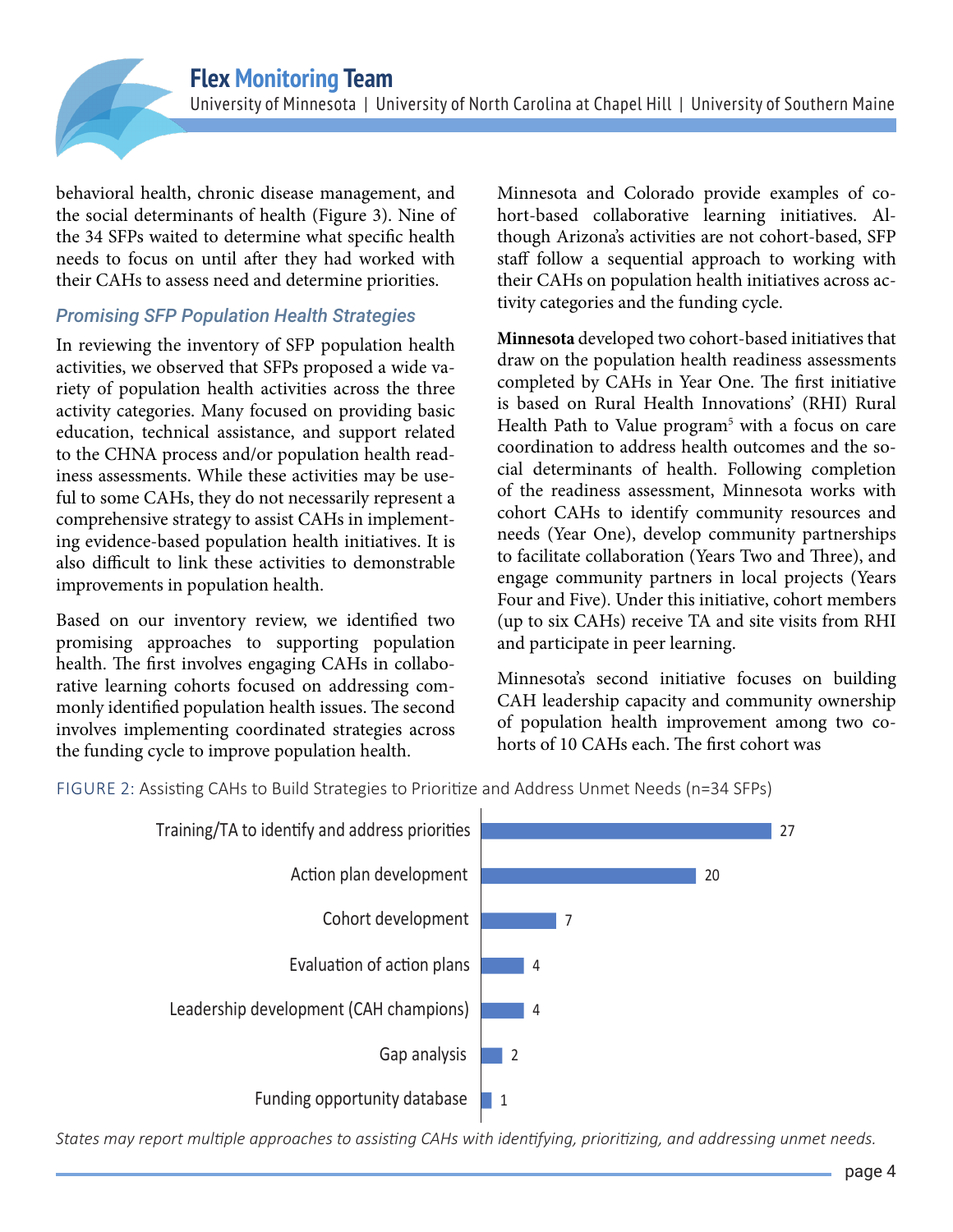established in Year Two and the second will be established in Year Four. Each cohort is expected to identify priority needs using a population health change package designed by Stratis Health. Cohort members receive TA to implement evidence-based population health interventions. This TA includes facilitation and action planning support and a workshop to train staff and community partners in Leadership and Organizing for Change,<sup>6</sup> a community organizing model promoted by the Institute for Healthcare Improvement. Cohort members receive an assessment based on data from 2019 CHNA results, County Health Rankings, and other local data sources to measure baseline status and track population health improvement.

**Colorado** works with CAHs to prioritize and address population health needs via a cohort-based chronic care management project called the Colorado Rural Sustainability (CORS) Network. In Year One, CAHs completed the National Rural Health Resource Center's PHRA, and the results were used to identify communities positioned to implement population health projects. In subsequent years, the SFP works with the CORS Network to implement chronic care management programs utilizing peer learning calls, workshops, network meetings, and one-on-one coaching

calls. Network members target three National Quality Forum (NQF) measures for long-term improvement: the rate of readmission after discharge from the hospital for all cause readmissions (NQF 1789); the rate of patients with a controlled high blood pressure (NQF 18); and the percent of patients with hemoglobin A1c levels greater than nine percent during the measurement period (NQF 59). Participants submit data monthly via the Quality Health Indicators portal. The Recommendation Adoption Process Model<sup>7</sup> is used to evaluate the progress of each community's action plan.

**Arizona's** population health program builds from one activity category to another over the course of the funding cycle beginning with a statewide population and community health needs assessment conducted in Year One. To supplement the statewide data, Arizona synthesized the CHNAs from its CAHs to identify common community health needs and align state-level health priorities with community-level needs. In subsequent years, Arizona works with CAHs that request assistance with community health activities and interventions. This work is conducted by two Health Education/Community Outreach Specialists who support CAHs in prioritizing local needs and implementing strategies to address identified needs such as

FIGURE 3: Assisting CAHs to Address Specific Health Needs (n=34 SFPs)



*States may report multiple approaches to assisting CAHs with addressing specific health needs.*

 $|13$ 

13

13

| 13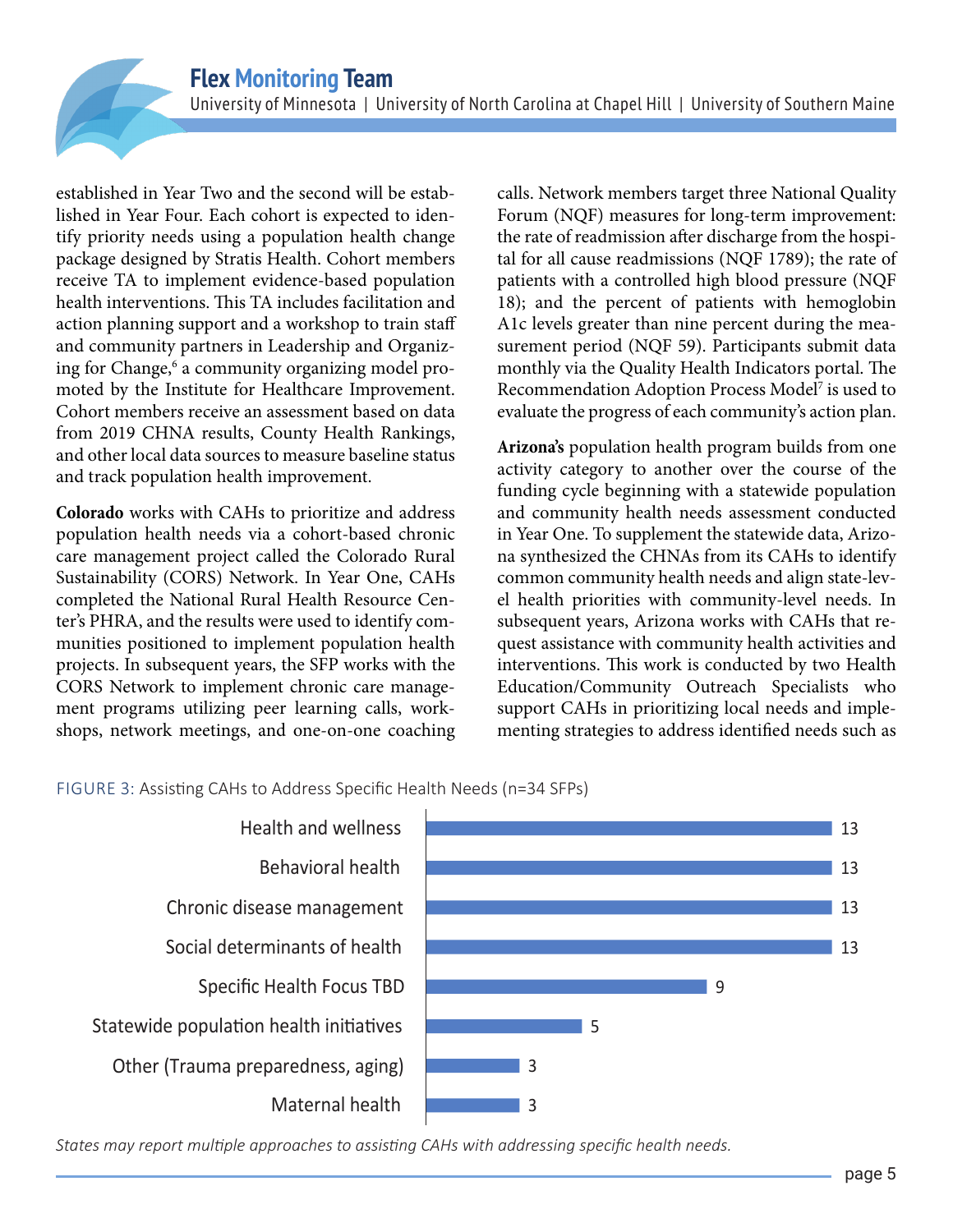access to care, behavioral health services, and healthy lifestyle factors (Activity Category 3.2). They also work with CAHs to engage with their communities as part of this work and to evaluate the impact of local population health improvement initiatives (Activity Category 3.3).

#### *Outcome Measurement*

We observed several issues related to state efforts to monitor and document the impact of their population health initiatives. One issue was a reliance on process and output measures, particularly for participation in educational activities and completion of interim and milestone project tasks. Another involved confusion between output and outcome measures as demonstrated by the number of states that list output/process measures as outcomes. A final issue involved the selection of outcome measures with a corresponding discussion of data sources to support those measures.

To assess the impact of population health activities, it is necessary to understand the difference between the achievement of significant project milestones (e.g., the completion of CHNAs and related implementation plans) and actual changes in population health (e.g., reductions in unnecessary admissions, increases in the number of patients with controlled blood pressure). While tax-exempt hospitals are required to complete triennial CHNAs and develop implementation plans specifying which identified needs they will address, this doesn't guarantee improved community health. An FMT study on the alignment of CAH CHNAs and implementation plans noted that study CAHs tended to emphasize medical rather than population-level factors affecting the community and, in some cases, emphasized hospital-level facility and/ or technology needs.<sup>8</sup> As such, the completion of the CHNAs and implementation plans, while an important project milestone, is not a substantive population health outcome measure. Instead, we recommend that SFPs and CAHs select outcome measures based on activities identified in their implementation plans. As implementation plans must be updated annually, these documents provide ongoing information on the

status of the hospital's response to local needs and any changes in hospital activities.

As it is beyond the scope of this brief to identify all possible outcome measures for population health activities, the following provides an example of a chain of short, intermediate, and long-term outcome measures for a diabetic chronic care management and prevention program (Figure 4). Resources to support the measurement of population health improvement initiatives are detailed in the Appendix.

#### *Alignment of Population Health Activities with the Healthy Rural Hometown Initiative*

While population health and the development of rural systems of care have long been an integral part of Flex Program activities, the U.S. Department of Health and Human Services (DHHS) has launched a complimentary program, the Healthy Rural Hometown Initiative (HRHI), through its September 2020 Rural Action Plan.3 The HRHI is a five-year multi-program effort to address the factors that drive rural disparities related to heart disease, cancer, unintentional injury, chronic lower respiratory disease, and stroke.<sup>9</sup> The goals of the HRHI are to demonstrate the impact of projects that better manage conditions, address risk factors, and focus on prevention related to the leading causes of death in rural communities, and to highlight how rural community health efforts can improve health at the local level.

This initiative has two phases. The first is intended to align and target community-focused funding streams within FORHP to address the underlying factors that affect growing rural disparities related to these five causes of excess death. Beginning in FY2020, the Health Resources and Services Administration (HRSA) began to implement strategies to target approximately 20 percent of its rural community-based programs to focus on these disparities and encourage recipients to include human service providers and state Medicaid stakeholders in their networks to improve health and reduce long-term costs associated with treatment. The second phase will work across additional DHHS entities to leverage other programs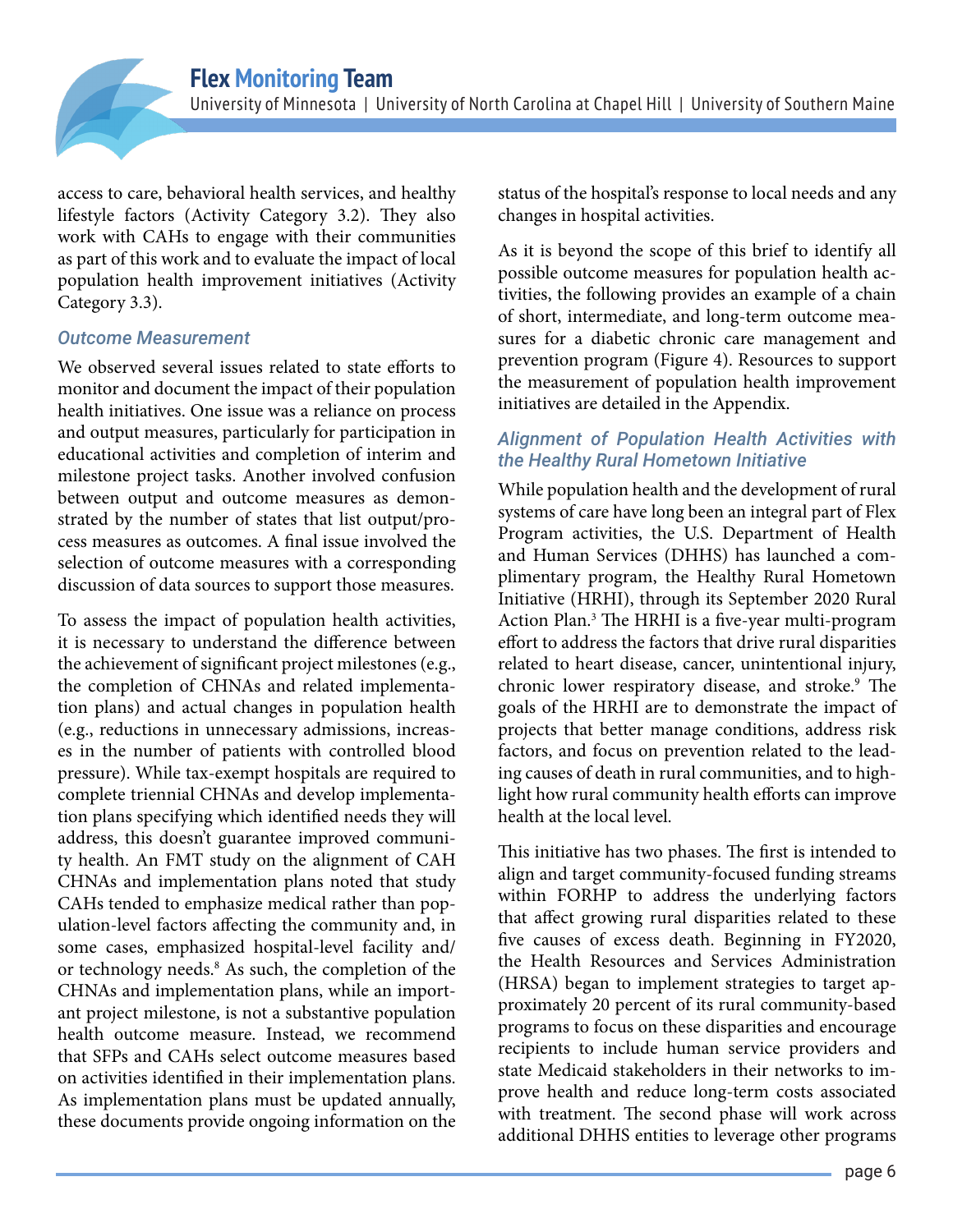| <b>Population Health</b><br><b>Activity</b>                                                                    | <b>Short-term Outcome</b><br><b>Measures</b>                                                                                                                   | <b>Intermediate Outcome</b><br><b>Measures</b>                                                                                         | <b>Long-term Outcome</b><br><b>Measures</b>                                                                             |
|----------------------------------------------------------------------------------------------------------------|----------------------------------------------------------------------------------------------------------------------------------------------------------------|----------------------------------------------------------------------------------------------------------------------------------------|-------------------------------------------------------------------------------------------------------------------------|
| Work with CAHs to<br>implement chronic<br>care management<br>(CCM) and prevention<br>programs for<br>diabetes. | # of diabetic patients reg-<br>$\bullet$<br>istered in CCM<br># of pre-diabetic patients<br>$\bullet$<br>registered in prevention<br>program                   | # of patients receiv-<br>ing regular HbA1c<br>testing, eye exams,<br>medical attention for<br>nephropathy                              | Reduction in un-<br>necessary hospital<br>admissions due to<br>complications of<br>diabetes                             |
|                                                                                                                | # of patients receiving<br>diabetic education<br># of patients participating<br>$\bullet$                                                                      | Reduction in the % of<br>pre-diabetic patients<br>developing Type 2<br>diabetes                                                        | Reduction in emer-<br>$\bullet$<br>gency department<br>use due to complica-<br>tions from diabetes                      |
|                                                                                                                | in CCM interventions (e.g.<br>keeping blood glucose<br>logs, setting weight goals)                                                                             | Reduction in the # of<br>pre-diabetic patients<br>registered in preven-<br>tion program                                                | Reduction in # of pa-<br>tients experiencing<br>complications of dia-<br>betes (e.g., cataracts,<br>glaucoma, or blind- |
|                                                                                                                | # of patient contacts/in-<br>teractions<br># of patients receiving<br>support in obtaining<br>needed resources (e.g.,<br>glucometers, medications,<br>$etc.$ ) | Improvement in the #<br>ness; nerve damage,<br>of patients with con-<br>amputations, etc.)<br>trol of HbA1c, blood<br>pressure, weight |                                                                                                                         |

FIGURE 4: Outcome Measures for a Diabetic Chronic Care Management and Prevention Program

and research funding streams as part of this initiative.

Program Area 3 provides an opportunity to align the work of the Flex Program with the goals of the HRHI by encouraging SFPs to focus on conditions and factors underlying the rural disparities that contribute to the higher rates of death for these five conditions. At the same time, efforts to engage CAHs in addressing these issues align well with IRS tax-exempt hospital accountability requirements as described earlier. This is an area of activity ideally suited to cohort-based collaborative learning initiatives that support the implementation of common interventions across groups of CAHs involving shared learning and the reporting of common population health improvement metrics. Nothing in the current program framework for

Program Area 3 precludes SFPs from undertaking work that aligns with HRSA's plans to expand the HRHI concept across other programs and funding streams.

Fortunately, a strong body of evidence-based rural intervention models exists to support SFPs and CAHs interested in expanding their population health portfolio by developing programs on chronic disease self-management, care coordination, screening for health risks, tobacco cessation, weight management, prevention, and/or physical activity.

The Rural Health Information Hub provides links to nearly 60 examples of [evidence-based chronic care](https://www.ruralhealthinfo.org/topics/chronic-disease/project-examples)  [models and innovations](https://www.ruralhealthinfo.org/topics/chronic-disease/project-examples) that have been successfully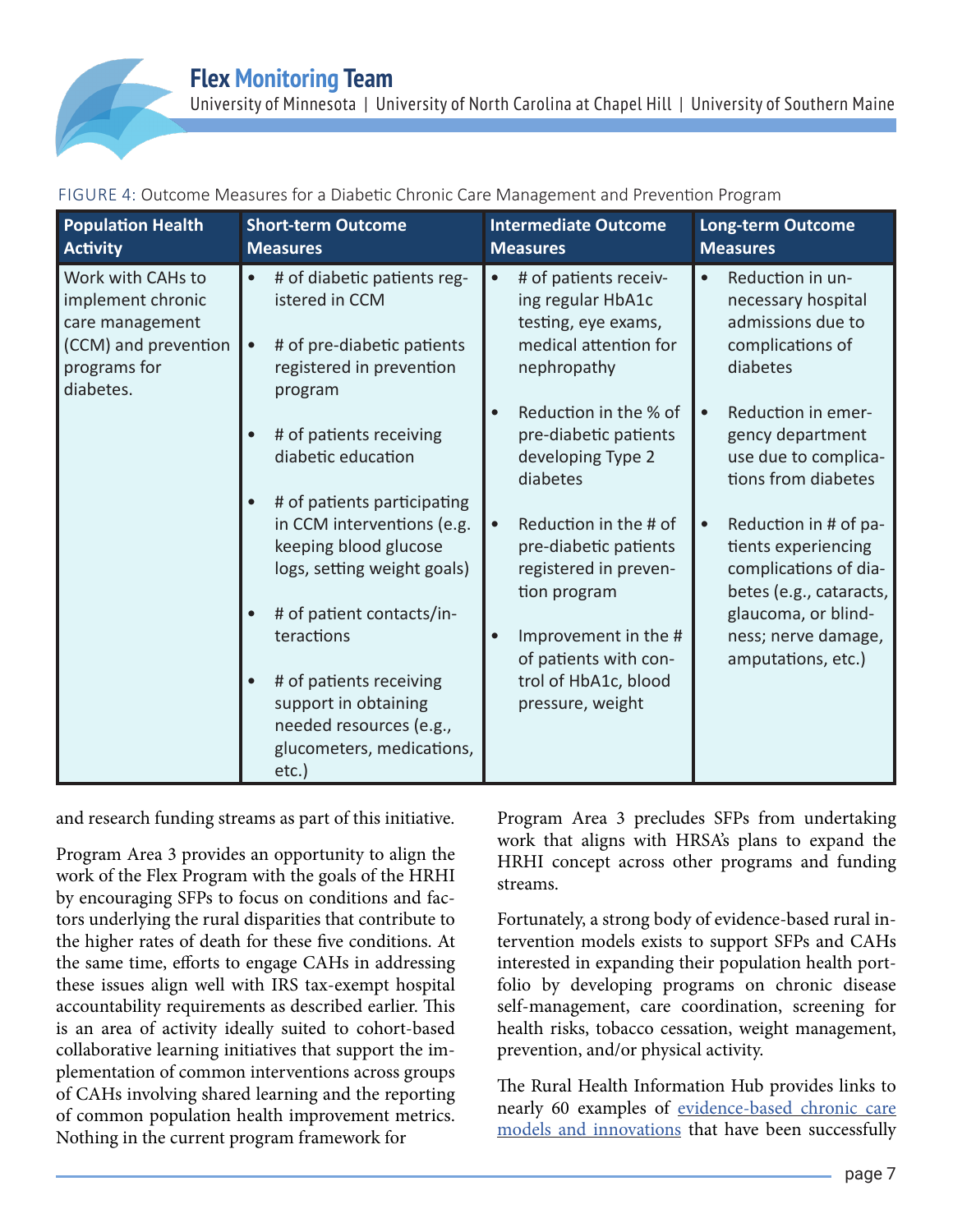implemented in rural areas.<sup>9</sup> These models include in-person, community-based, and telehealth-based programs to support widespread implementation based on local needs and resources. Some of these models, such as the Vivir Mejor program described below, involve CAHs. Others can be implemented by CAHs and their community partners. Although many of these programs target the general population, a number can improve health equity goals in rural communities by targeting the needs of underserved populations. Examples of these (and other) models include:

- [Salud es Vida Cervical Cancer Education](https://www.ruralhealthinfo.org/project-examples/879)  a lay health worker curriculum that provided information on cervical cancer, HPV, and the HPV vaccine to Hispanic farmworker women living in rural southern Georgia and South Carolina
- [Vivir Mejor! \(Live Better!\) System of Diabetes Pre](https://www.ruralhealthinfo.org/project-examples/820)[vention and Care](https://www.ruralhealthinfo.org/project-examples/820) – a culturally competent diabetes education and prevention program targeting rural Hispanic/Latino populations and involving a partnership of a CAH, a food bank, a university-based prevention research center, an Area Health Education Center, and several other non-profit organizations.
- [The Adolescent Pre-Diabetes Prevention Program](https://www.ruralhealthinfo.org/project-examples/1038)  a program to prevent type 2 diabetes in adolescents living in rural Louisiana through prescreening for pre-diabetes and education on nutrition and physical activity education in school-based health centers and high schools
- [Kentucky Homeplace](https://www.ruralhealthinfo.org/project-examples/785)  a community health worker initiative to address the lifestyle choices, inadequate health insurance, and environmental factors that are believed to contribute to chronic diseases for residents of rural Appalachia
- [Steps to Wellness/Pasos Hacía Salud](https://www.ruralhealthinfo.org/project-examples/799)  a community-wide outreach and educational program focused on diabetes reduction and weight management targeting low-income and Spanish-speaking residents of Oregon and Washington's Columbia River Gorge area
- [The Traditional Food Project](https://www.cdc.gov/diabetes/ndwp/traditional-foods/index.html)  aimed at reducing

rates of type 2 diabetes among American Indian/Alaskan Native populations by improving access to local, traditional foods, and physical activity to promote health

# **DISCUSSION**

SFPs have implemented a wide range of population health activities in the current funding cycle. Based on our inventory and analysis of SFP work in this area, we have identified some key themes that are worth exploring. First and foremost, states have focused heavily on supporting CAHs in conducting their required triennial CHNAs and implementation plans as well as engaging them in completing population health readiness assessments. While these are important foundational activities, they are not sufficient to directly improve population health. In 2021, tax-exempt CAHs (and other hospitals) entered their fourth cycle of required CHNAs since the implementation of this regulatory obligation in 2012 under the Affordable Care Act. Given this fact, SFP population health activity should move beyond focusing on these

assessments alone. Instead, SFPs should work with CAHs to directly address common population health needs identified through the CHNA process as part of an integrated strategy across the funding cycle.

As part of this and other evaluations of Flex Program Areas, we have observed that collaborative learning cohorts can provide a useful structure to support the engagement of CAHs in quality, financial, operational, and population health improvement activities. These collaborative learning cohorts typically involve the implementation of a common intervention by cohort participants, shared learning related to implementation and management of those interventions, and consistent reporting of a standard set of performance metrics by cohort members.

HRSA's Healthy Rural Hometown Initiative provides another opportunity to improve the impact of SFP population health efforts by addressing factors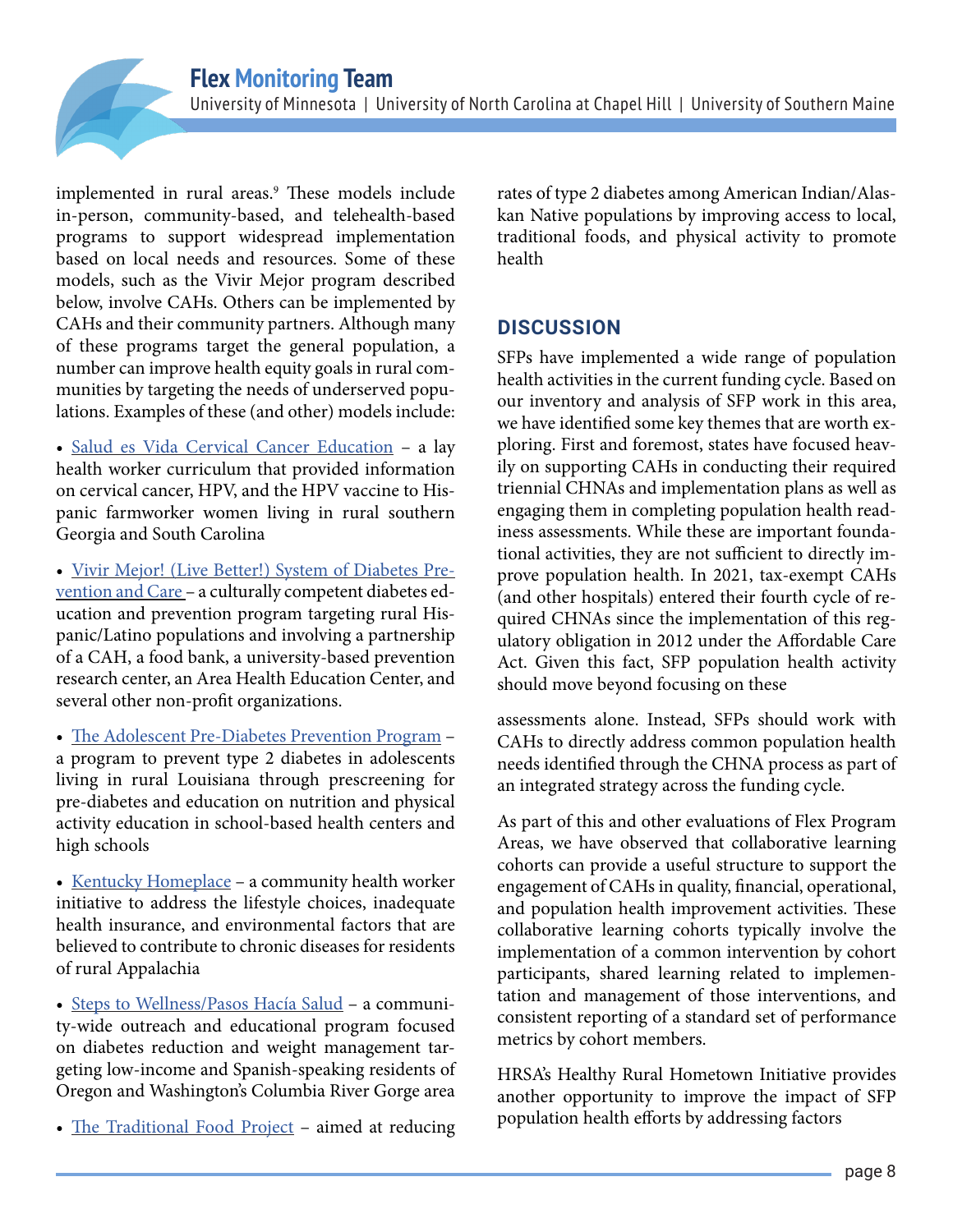underlying the five leading causes of death in rural communities. SFPs have an opportunity to align their population health efforts with this important HRSA initiative as well as to support tax-exempt CAHs in fulfilling their obligation to address the needs of their communities through their assessment and implementation planning requirements. The Rural Health Information Hub and other sources have identified evidence-based models that can be used to support work in this area. At the same time, SFPs and CAHs can advance the cause of health equity by implementing programs that address the needs of vulnerable populations in rural communities. SFPs would benefit from technical assistance to support their population health activities and align their work with the HRSA's Healthy Rural Hometown Initiative.

SFPs would also benefit from a better understanding of the differences between output and outcome measurement to create a chain of evidence to document the impact of their efforts. This will involve the identification of short-, intermediate-, and long-term outcomes measures that connect activities to desired high-level goals and outcomes. At the same time, it is difficult for SFPs to identify short- and intermediate-term outcome measures before participating CAHs have had an opportunity to identify their specific population health interventions. As population health interventions are developed and implemented, SFPs should update their outcome monitoring strategies and work plans to incorporate short- and intermediate-term measures appropriate to their specific intervention activities and goals.

## **CONCLUSIONS**

Program Area 3: Population Health Improvement remains an important area of Flex Program activity and an opportunity for SFPs to work with their CAHs to improve population health and health equity. Moving forward, we encourage SFPs to use population health readiness and community health needs assessments as a foundation for population health activity across the funding cycle, rather than as standalone activities. This

foundation can be used to support more substantive activities that can directly impact and improve the population health of rural communities as well as address the needs of underserved rural populations across the Flex Program funding cycle. We further encourage SFPs to explore the use of collaborative learning cohorts to undertake population health initiatives.

# **REFERENCES**

- 1. Federal Office of Rural Health Policy, Health Resources and Services Administration. *Medicare Rural Hospital Flexibility Program. Notice of funding opportunity FY 2019.* FORHP;2019. HRSA-19-024, CFDA No. 93.241. Accessed July 1, 2020. [https://grants.hrsa.](https://grants.hrsa.gov/2010/Web2External/Interface/Common/EHBDisplayAttachment.aspx?dm_rtc=16&dm_attid=e215d1f4-efe3-4bec-8d29-05b24290b235 ) [gov/2010/Web2External/Interface/Common/](https://grants.hrsa.gov/2010/Web2External/Interface/Common/EHBDisplayAttachment.aspx?dm_rtc=16&dm_attid=e215d1f4-efe3-4bec-8d29-05b24290b235 ) [EHBDisplayAttachment.aspx?dm\\_rtc=16&dm\\_](https://grants.hrsa.gov/2010/Web2External/Interface/Common/EHBDisplayAttachment.aspx?dm_rtc=16&dm_attid=e215d1f4-efe3-4bec-8d29-05b24290b235 ) [attid=e215d1f4-efe3-4bec-8d29-05b24290b235](https://grants.hrsa.gov/2010/Web2External/Interface/Common/EHBDisplayAttachment.aspx?dm_rtc=16&dm_attid=e215d1f4-efe3-4bec-8d29-05b24290b235 )
- 2. Federal Office of Rural Health Policy. *Medicare Rural Hospital Flexibility Program Structure for FY 2019 - FY 2023.* Version 1.0. FORHP;2018 December 4. Accessed August 5, 2021. [https://www.ruralcenter.org/sites/](https://www.ruralcenter.org/sites/default/files/Flex%20Program%20Structure%20for%20FY%2019%20-%20FY%2023%20v1.0.pdf) [default/files/Flex%20Program%20Structure%20](https://www.ruralcenter.org/sites/default/files/Flex%20Program%20Structure%20for%20FY%2019%20-%20FY%2023%20v1.0.pdf) [for%20FY%2019%20-%20FY%2023%20v1.0.pdf](https://www.ruralcenter.org/sites/default/files/Flex%20Program%20Structure%20for%20FY%2019%20-%20FY%2023%20v1.0.pdf)
- 3. US Department of Health and Human Services. *Rural action plan.* US DHHS;2020 September. Accessed December 30, 2021. [https://www.hhs.gov/sites/](https://www.hhs.gov/sites/default/files/hhs-rural-action-plan.pdf ) [default/files/hhs-rural-action-plan.pdf](https://www.hhs.gov/sites/default/files/hhs-rural-action-plan.pdf )
- 4. National Rural Health Resource Center. *Population health readiness assessment*. The Center; n.d. Accessed December 30, 2021. [https://www.ruralcenter.org/](https://www.ruralcenter.org/population-health-toolkit/get-motivated/readiness-assessment ) [population-health-toolkit/get-motivated/readiness](https://www.ruralcenter.org/population-health-toolkit/get-motivated/readiness-assessment )[assessment](https://www.ruralcenter.org/population-health-toolkit/get-motivated/readiness-assessment )
- 5. Rural Health Innovations, National Rural Health Resource Center. *Rural health path to value: Reach the summit in four steps.* The Center;n.d. Accessed December 30, 2021. [https://www.ruralcenter.org/](https://www.ruralcenter.org/rhicontent/rural-path-to-value ) [rhicontent/rural-path-to-value](https://www.ruralcenter.org/rhicontent/rural-path-to-value )
- 6. Institute for Healthcare Improvement. *Leading and organizing for change.* IHI. 2021. Accessed December 30, 2021. [http://www.ihi.org/education/](http://www.ihi.org/education/WebTraining/Webinars/Leadership-Organizing/Pages/default.aspx) [WebTraining/Webinars/Leadership-Organizing/](http://www.ihi.org/education/WebTraining/Webinars/Leadership-Organizing/Pages/default.aspx) [Pages/default.aspx](http://www.ihi.org/education/WebTraining/Webinars/Leadership-Organizing/Pages/default.aspx)
- 7. Stenehjem K. *Assessing behavior change using the*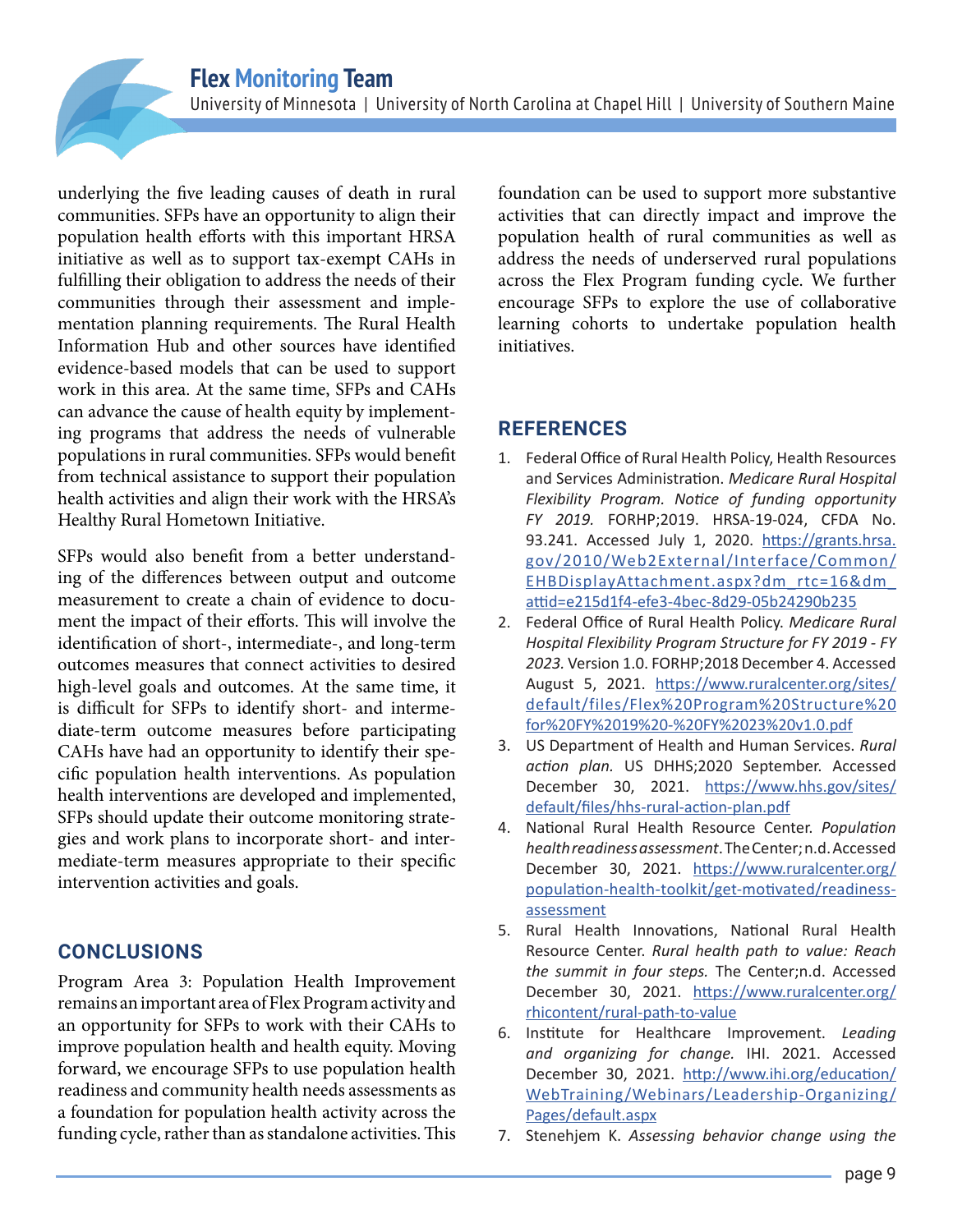*recommendation adoption process model.* Presented at: 2013 National Conference of State Flex Programs & Pre-Conference Workshop; July 17, 2013; Bethesda, MD. Accessed December 30, 2021. [https://www.](https://www.ruralcenter.org/sites/default/files/Stenehjem%20RAP%20Process_Eval_Preconf.pdf) [ruralcenter.org/sites/default/files/Stenehjem%20](https://www.ruralcenter.org/sites/default/files/Stenehjem%20RAP%20Process_Eval_Preconf.pdf) [RAP%20Process\\_Eval\\_Preconf.pdf](https://www.ruralcenter.org/sites/default/files/Stenehjem%20RAP%20Process_Eval_Preconf.pdf)

- 8. Gale JA, Croll Z, Zoll L, Coburn AF. *Critical access hospitals' community health needs assessments and implementation plans: How do they align?* 2018 October. Briefing Paper #39. Accessed December 30, 2021. [http://www.flexmonitoring.org/wp-content/](http://www.flexmonitoring.org/wp-content/uploads/2018/11/CAH-Community-Health-Needs-Assessments-and-Implementation-Plans-BP-_39.pdf) [uploads/2018/11/CAH-Community-Health-Needs-](http://www.flexmonitoring.org/wp-content/uploads/2018/11/CAH-Community-Health-Needs-Assessments-and-Implementation-Plans-BP-_39.pdf)[Assessments-and-Implementation-Plans-BP-\\_39.pdf](http://www.flexmonitoring.org/wp-content/uploads/2018/11/CAH-Community-Health-Needs-Assessments-and-Implementation-Plans-BP-_39.pdf)
- 9. Garcia MC, Rossen LM, Bastian B, Faul M, Dowling NF, Thomas CC, et al. *Potentially excess deaths from the five leading causes of death in metropolitan and nonmetropolitan counties — United States, 2010– 2017.* MMWR Surveill Summ. 2019;68(No. SS-10):1- 11. doi: [http://dx.doi.org/10.15585/mmwr.ss6810a1](http://dx.doi.org/10.15585/mmwr.ss6810a1 )
- 10. Rural Health Information Hub. *Chronic disease in rural America – models and innovations.* 2022. Updated January 6. Accessed February 14, 2022. [https://www.](https://www.ruralhealthinfo.org/topics/chronic-disease/project-examples ) [ruralhealthinfo.org/topics/chronic-disease/project](https://www.ruralhealthinfo.org/topics/chronic-disease/project-examples )[examples](https://www.ruralhealthinfo.org/topics/chronic-disease/project-examples )

For more information on this report, please contact John Gale, john.gale@maine.edu.

This report was completed by the Flex Monitoring Team with funding from the Federal Office of Rural Health Policy (FORHP), Health Resources and Services Administration (HRSA), U.S. Department of Health and Human Services (HHS), under PHS Grant No. U27RH01080. The information, conclusions, and opinions expressed in this document are those of the authors and no endorsement by FORHP, HRSA, or HHS is intended or should be inferred.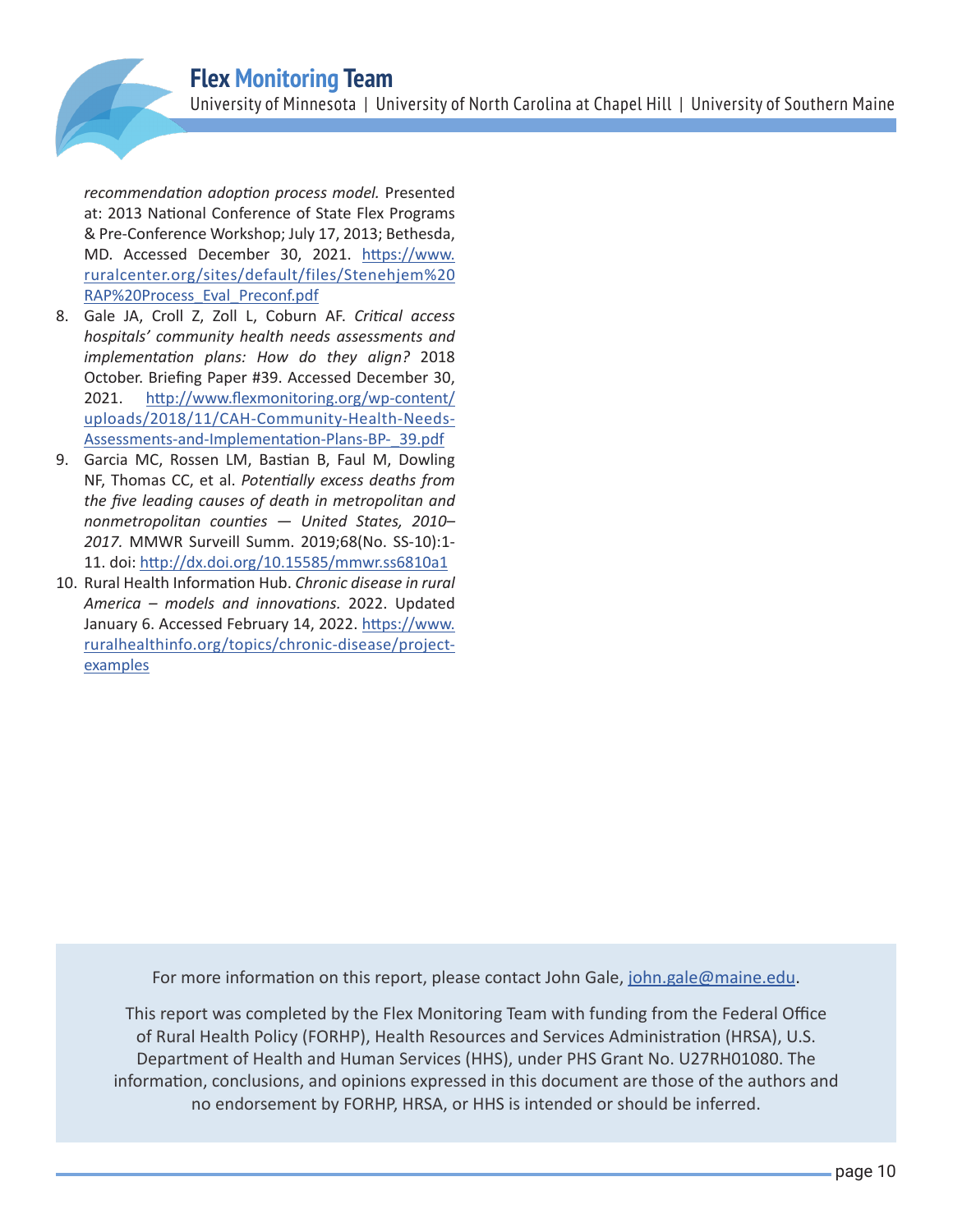# **APPENDIX. POPULATION HEALTH MEASURES**

| <b>Source</b>                                                 | <b>Resource description</b>                                                                                                                                                                                                                                                                                                                                                                                                                                                                                                                                            |  |  |
|---------------------------------------------------------------|------------------------------------------------------------------------------------------------------------------------------------------------------------------------------------------------------------------------------------------------------------------------------------------------------------------------------------------------------------------------------------------------------------------------------------------------------------------------------------------------------------------------------------------------------------------------|--|--|
| <b>Selecting Population Health Measures</b>                   |                                                                                                                                                                                                                                                                                                                                                                                                                                                                                                                                                                        |  |  |
| Centers for<br>Medicare & Medicaid<br>Services (CMS)          | Population Health Measures: Supplemental Material to CMS MMS Blueprint. A high-level<br>overview and definition of population health measures.                                                                                                                                                                                                                                                                                                                                                                                                                         |  |  |
| <b>National Quality</b><br>Forum (NQF)                        | Improving Population Health by Working with Communities-Action Guide 3.0. A compre-<br>hensive framework to help multi-sector groups improve population health by addressing<br>10 key elements. Element 7 includes selection and use of measures and performance<br>targets.                                                                                                                                                                                                                                                                                          |  |  |
| Stoto, Michael (2014)                                         | Population Health Measurement: Applying Performance Measurement Concepts in Pop-<br>ulation Health Settings. This paper discusses the role CHNAs can play in identifying goals<br>and objectives of population health measurement, which aspects of population health to<br>measure, how to measure those aspects of population health, and the validity and reliabil-<br>ity of population health measures.                                                                                                                                                           |  |  |
| <b>Population Health Measures and Data Sets</b>               |                                                                                                                                                                                                                                                                                                                                                                                                                                                                                                                                                                        |  |  |
| County Health Rank-<br>ings and Roadmaps                      | 2021 County Health Rankings Measures. Areas covered include health outcomes and<br>health factors such as health behavior, clinical care, social and economic factors, and phys-<br>ical environment.                                                                                                                                                                                                                                                                                                                                                                  |  |  |
| Healthy People 2030                                           | Healthy People 2030 Objectives. Provides measurable objectives, baseline data, and target<br>rates for improvement for health conditions, health behaviors, populations, settings, sys-<br>tems, and social determinants of health.                                                                                                                                                                                                                                                                                                                                    |  |  |
| Gale, J; Hansen, A;<br>Hartley, D; Coburn,<br>A. (2016)       | Pilot Testing a Rural Health Clinic Quality Measurement Reporting System. This study iden-<br>tifies measures that rural health clinics found valuable including diabetes hemoglobin A1c<br>control, controlling high blood pressure, documentation of current medications, tobacco<br>use cessation intervention and childhood immunization status. The researchers discuss<br>challenges RHCs faced with collection, extraction, and reporting of the measures.                                                                                                      |  |  |
| <b>National Quality</b><br>Forum (NQF)                        | A Core Set of Rural-Relevant Measures and Improving Access to Care: 2018 Recommen-<br>dations from the MAP Rural Health Workgroup. The Workgroup proposed measures are<br>NQF-endorsed, cross-cutting, resistant to low case-volume, and address transitions in care.<br>The Workgroup also agreed on the potential inclusion of measures that address mental<br>health, substance abuse, medication reconciliation, diabetes, hypertension, chronic ob-<br>structive pulmonary disease, hospital readmissions, perinatal conditions, and the pediatric<br>population. |  |  |
| Diabetes Prevention and/or Management Measures                |                                                                                                                                                                                                                                                                                                                                                                                                                                                                                                                                                                        |  |  |
| Centers for<br><b>Disease Control and</b><br>Prevention (CDC) | Health Outcomes/Diabetes Evaluation Measures. This webpage provides process and out-<br>come measures for type 2 diabetes prevention and control programs.                                                                                                                                                                                                                                                                                                                                                                                                             |  |  |
| Centers for<br><b>Disease Control and</b><br>Prevention (CDC) | CDC Diabetes Prevention and Recognition Program: Standard and Operating Procedures<br>outlines the criteria that must be met to receive full recognition through the CDC Diabetes<br>Prevention Recognition Program (DPRP). B.) Keys to Success provides a quick reference to<br>the measures required for DPRP recognition.                                                                                                                                                                                                                                           |  |  |